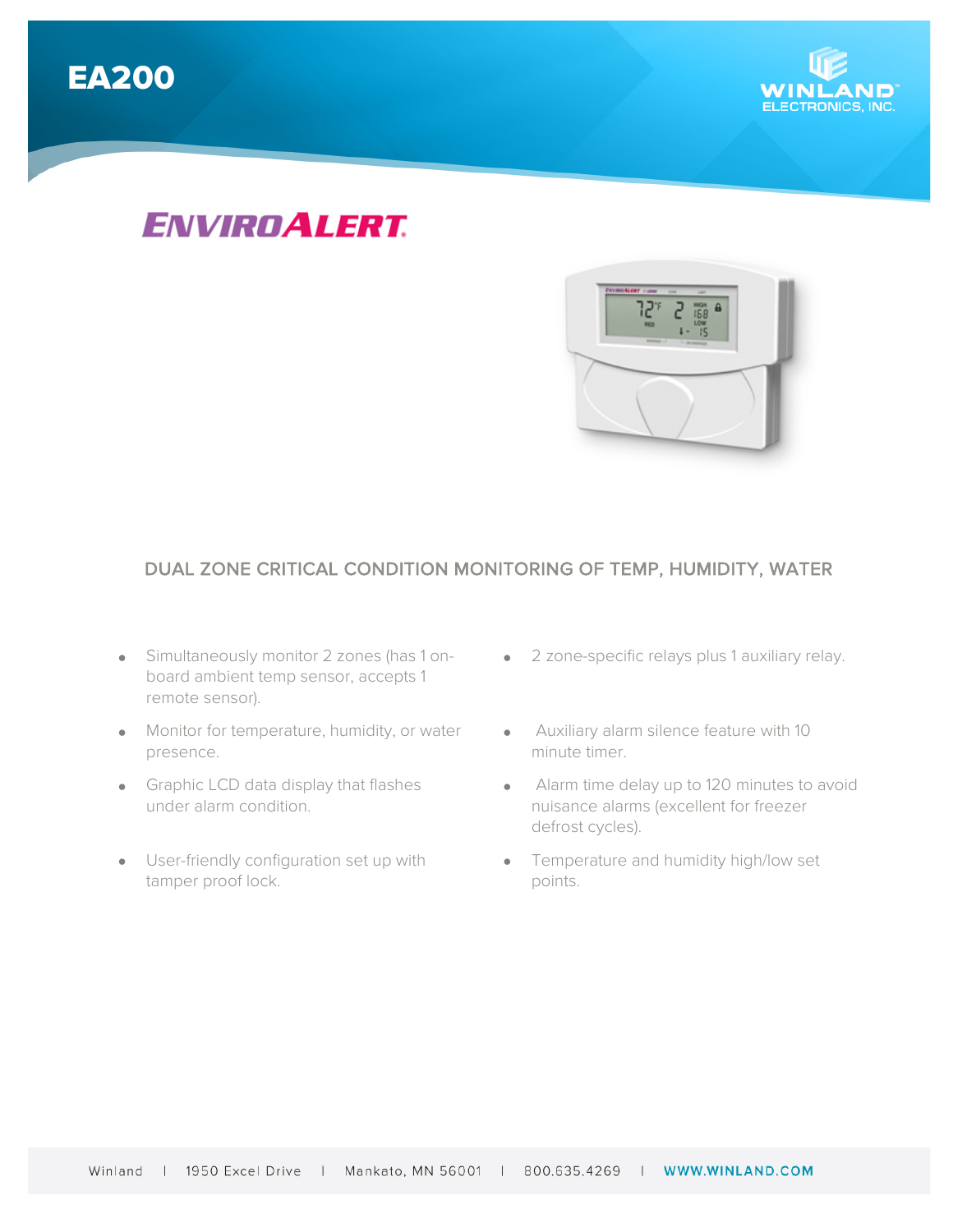EA200



## EA200-12 EA200-24

| <b>Specifications</b>         |                                                         |                           |
|-------------------------------|---------------------------------------------------------|---------------------------|
| Power requirements            | 12VDC $@ < 200$ mA                                      | 24VDC $@ < 200 \text{mA}$ |
| Remote Sensor Inputs          | 4 (0 on-board sensors)                                  |                           |
| <b>Unit Operating Range</b>   | 32 to 122° F (0 to 50° C)                               |                           |
| Low & High Limit Adjust Range | -58 to 299° F (-50 to 150° C)                           |                           |
| Alarm Outputs                 | 4 - SPDT Relays (1A @ 30 VDC) configurable              |                           |
| <b>Auxiliary Alarm Output</b> | 1 - SPDT Relay - non-configurable                       |                           |
| Weight                        | .55 lb (0.25 kg)                                        |                           |
| Dimensions                    | $6 \times 4.75 \times 1.25$ " (15.24 x 12.07 x 3.18 cm) |                           |
| Mounting                      | Standard 2-gang box or surface mount                    |                           |